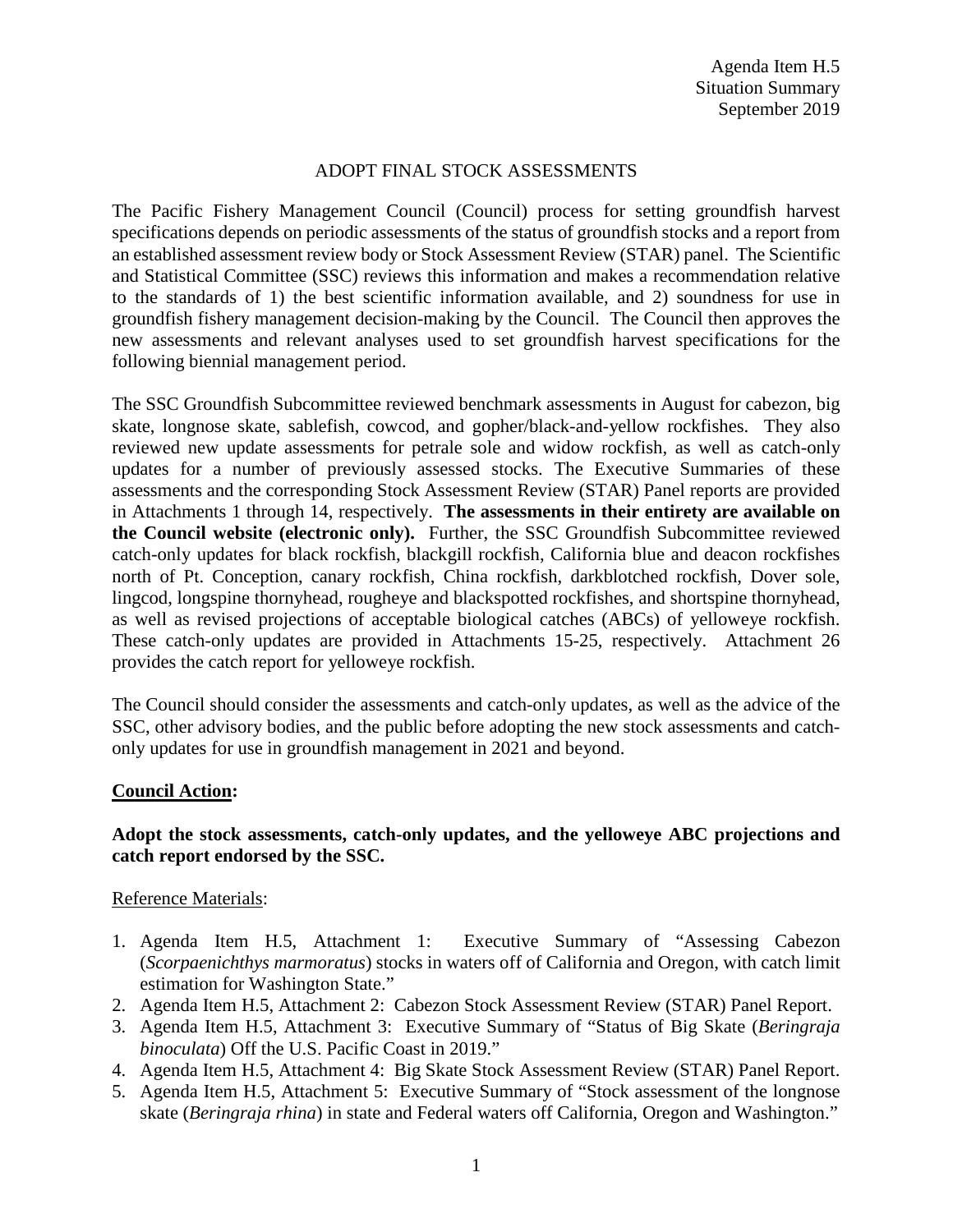- 6. Agenda Item H.5, Attachment 6: Longnose Skate Stock Assessment Review (STAR) Panel Report.
- 7. Agenda Item H.5, Attachment 7: Executive Summary of "Status of the sablefish stock in U.S. waters in 2019."
- 8. Agenda Item H.5, Attachment 8: Sablefish Stock Assessment Review (STAR) Panel Report.
- 9. Agenda Item H.5, Attachment 9: Executive Summary of "Status of Cowcod (*Sebastes levis*) in 2019."
- 10. Agenda Item H.5, Attachment 10: Cowcod Stock Assessment Review (STAR) Panel Report.
- 11. Agenda Item H.5, Attachment 11: Executive Summary of "The Combined Status of Gopher (*Sebastes carnatus*) and Black-and-Yellow Rockfishes (*Sebastes chrysomelas*) in U.S. Waters Off California in 2019."
- 12. Agenda Item H.5, Attachment 12: Gopher/Black and Yellow Rockfishes Stock Assessment Review (STAR) Panel Report.
- 13. Agenda Item H.5, Attachment 13: Executive Summary of "Status of petrale sole (*Eopsetta jordani*) along the U.S. west coast in 2019."
- 14. Agenda Item H.5, Attachment 14: Executive Summary of "Stock Assessment Update: Status of Widow Rockfish (*Sebastes entomelas*) Along the U.S. West Coast in 2019."
- 15. Agenda Item H.5, Attachment 15: A 2019 Catch-Only Projection from the 2015 Assessment of the Status of Black Rockfish (*Sebastes melanops*) along the U.S. West Coast.
- 16. Agenda Item H.5, Attachment 16: A 2019 catch-only update/projection from the 2017 assessment update of blackgill rockfish (*Sebastes melanostomus*) in the Conception and Monterey INPFC areas.
- 17. Agenda Item H.5, Attachment 17: Catch update for blue/deacon rockfishes (*Sebastes mystinus* and *diaconus*) along the U.S. California coast.
- 18. Agenda Item H.5, Attachment 18: The status of canary rockfish (*Sebastes pinniger*) in the California Current in 2019: A catch-only update.
- 19. Agenda Item H.5, Attachment 19: A 2019 catch-only projection from the 2015 assessment of the status of China rockfish (*Sebastes nebulosus*) along the U.S. West Coast.
- 20. Agenda Item H.5, Attachment 20: Catch update for darkblotched rockfish (*Sebastes crameri*) off the U.S. West Coast.
- 21. Agenda Item H.5, Attachment 21: Catch update for Dover sole (*Microstomus pacificus*) along the U.S. West Coast.
- 22. Agenda Item H.5, Attachment 22: A 2019 catch-only projection of the 2017 Lingcod Stock Assessment.
- 23. Agenda Item H.5, Attachment 23: Catch Only Update: Stock Assessment and Status of Longspine Thornyhead (*Sebastolobus altivelis*) off California, Oregon and Washington in 2019.
- 24. Agenda Item H.5, Attachment 24: A 2019 catch-only projection from the 2013 assessment of the status of rougheye rockfish (*Sebastes aleutianus*) and blackspotted rockfish (*S. melanostictus*) as a complex along the U.S. West Coast.
- 25. Agenda Item H.5, Attachment 25: A 2019 catch-only projection from the 2013 Stock Assessment of Shortspine Thornyhead.
- 26. Agenda Item H.5, Attachment 26: Catch report for 2017 and 2018 for yelloweye rockfish off the U.S West Coast.